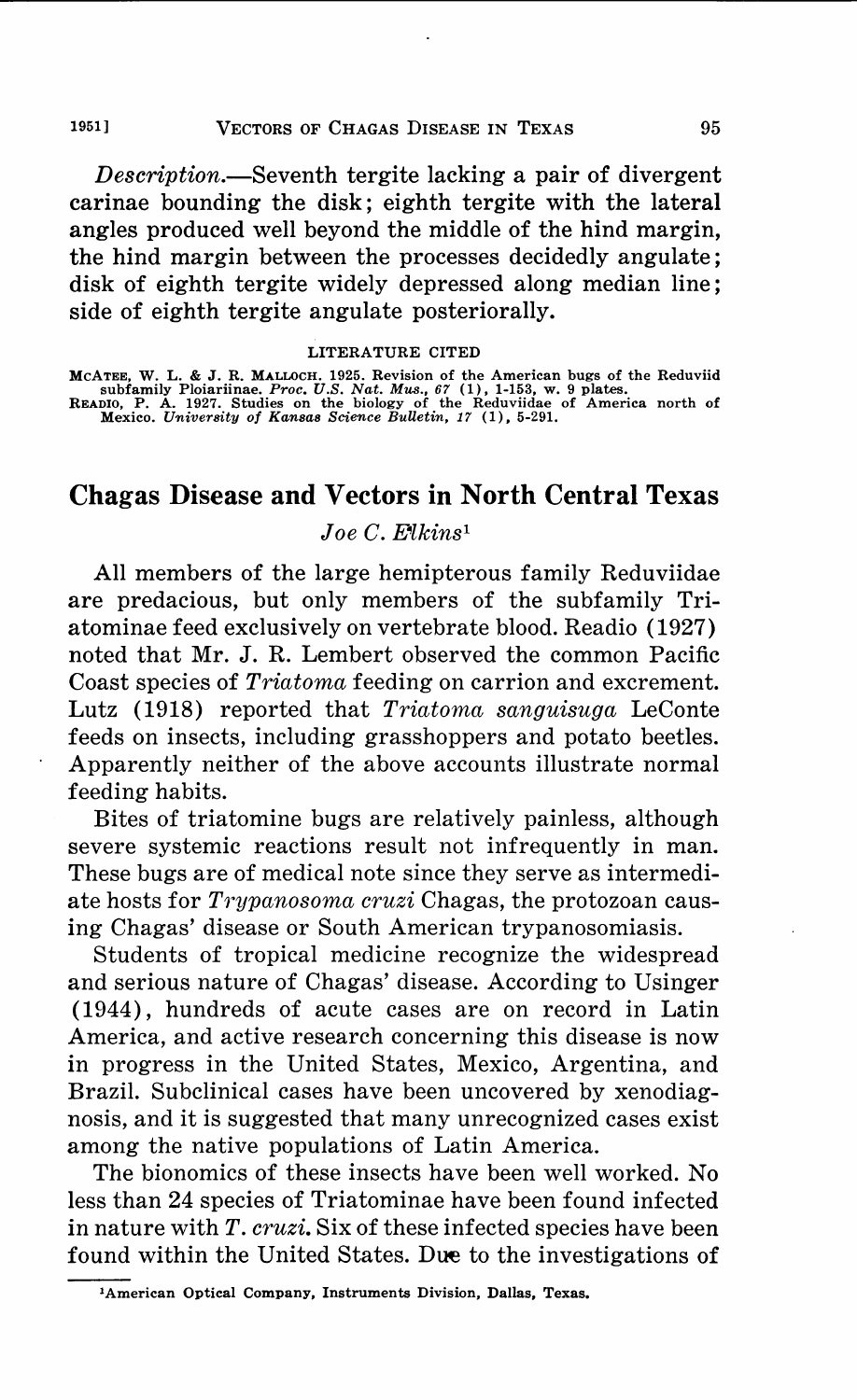Usinger, Packchanian, Eads, Wood, and others, the taxonomy and ecology of this subfamily are better known than in any of the other subfamilies of Reduviidae.

In my investigations I have found a total of 186 individuals of Triatominae in Dallas, Denton, and Ellis counties. Sixteen of these individuals were *Triatoma gerstaeckeri* (Staal) ; three, *Triatoma lecticularius* (Staal) ; and the remainder were *Triatoma sanguisuga* (LeConte). Of the *T. sanguisuga,*  41 were found in human dwellings (four of them caught in the act of biting human victims and, in three of the instances, systemic reactions resulted). Unfortunately, only one of these four insects was fresh enough for thorough examination when brought into the laboratory, and this individual was uninfected with *T. cruzi.* 

#### Biology

Eleven of the 16 specimens of *T. gerstaeckeri* were found on the ground in sparsely wooded areas. Five were found in rodent nests. Mr. Ralph Barr found a *T. lecticularius* on an oak leaf at Elam Springs. The other two individuals were found in rodent nests.

Of the 167 individuals of *T. sanguisuga,* 41 were found in human habitations; 12 were found at night around electric lights; 16 at night under neon lights; two' in flight in wooded areas; 20 crawling on the ground in wooded areas; five in sweepings of tree foliage; 15 crawling on the ground in grassland; and 56 were collected from rodent nests.

With the exception of three specimens of *T. sanguisuga*  found in a dog kennel, none was found around livestock. Many barns were carefully examined, both by day and by night, but with negative results. These observations are contrary to results I obtained in other parts of the State, especially in East Texas, where I found many specimens of *T. sanguisuga*  living about livestock; and in South Texas where I found *T. gerstaeckeri* in barns and stalls.

According to Wood ( 1941), the preferred host of *Triatoma*  is the wood rat *Neotoma.* No wood rats were found in north central Texas. Mr. F. W. Miller, Curator of the Dallas Museum of Natural History, tells me that some ecological upset has caused the wood rats practically to disappear from north central Texas. In **Ute** absense of *N eotoma,* I have yet to find another preferred host in this area.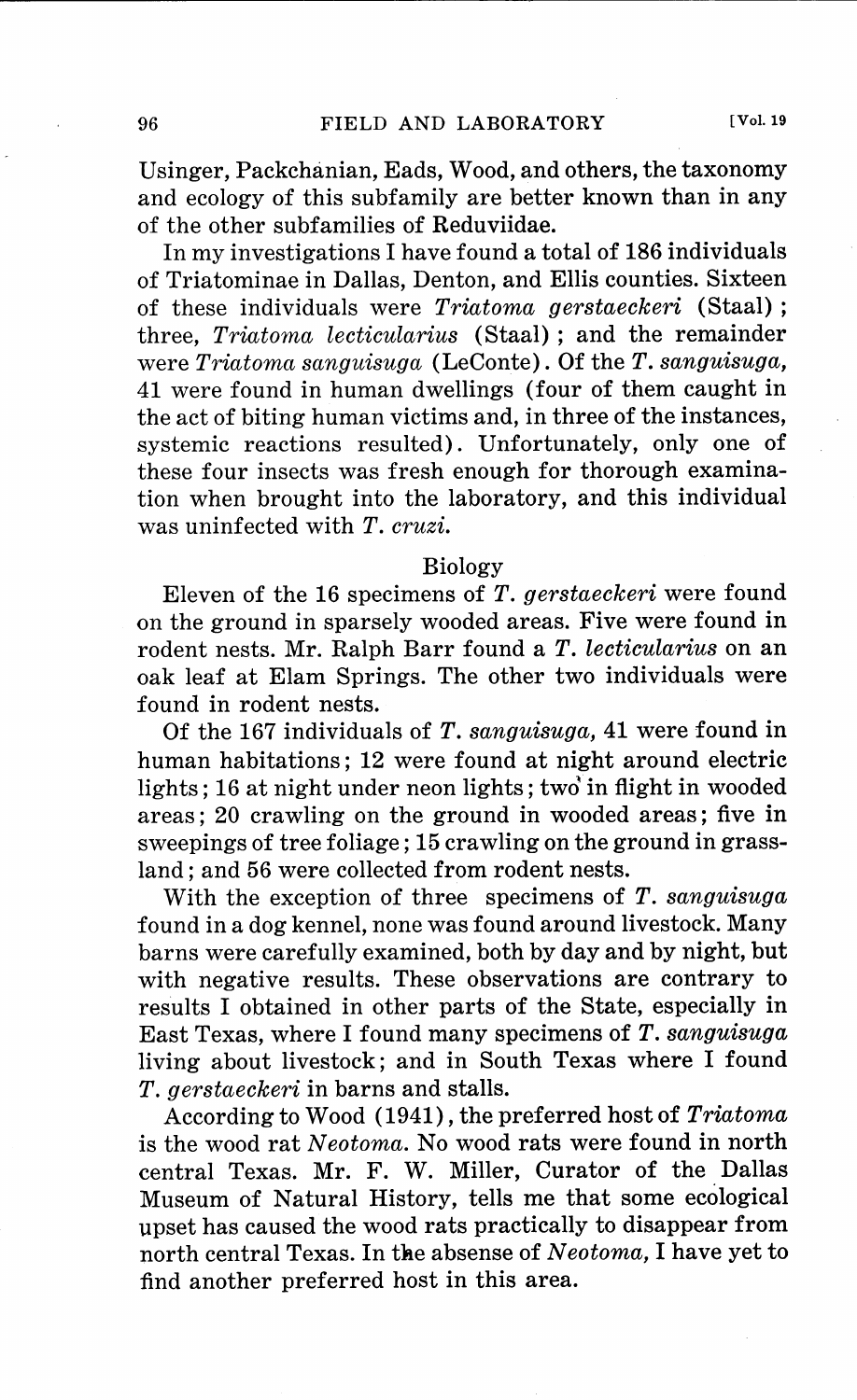Nearly always when a bug was found in a house the residents assured me that they had never found *Triatoma* before 1945. From this, one might infer that the bugs are slowly moving into houses seeking human hosts in the absence of the wood rats.

# Laboratory Observations

Both Usinger (1944) and Chandler (1930) state that defecation characteristically occurs immediately or soon after feeding in the Triatominae. Thus the bugs contaminate the wounds and spread Chagas' disease. *T. cruzi* is transferred to man strictly by the feces. In nature, wild animals may become infected by eating the bugs.

Brumpt (1939) found that *Rhodnius prolixus* Staal and *Mestor megistus* (Burmeister) defecate promptly after feeding, while *Triatoma protracta* (Uhler) defecates more tardily. I have observed that *T. sanguisuga* adults are very tardy in defecating after a meal. In only one instance did I note defecation before the bug left the host, and this particular insect was so engorged that it had difficulty in moving about.

Each of 30 individuals of adult *T. sanguisuga* was checked on two occasions while feeding. The average interval between the end of feeding and the beginning of defecation was 48 minutes; the minimum time 20 minutes; and the maximum time 82 minutes. This gives the bug ample time to leave its host before defecating, and may explain why Chagas' disease is unknown in the United States. Unfortunately, no other species of *Triatoma* were available for similar checking.

Several workers have noted triatomine bugs sucking body juices from other members of the same species without evident harm to the attacked insect. Other workers have never observed this. Among my *T. sanguisuga* this occurence was common among bugs that were starving. I found that young nymphs of the first and second instars could be fed successfully upon engorged adults without apparent harm to the adults. The nymphs attacked the engorged adults between the distended sclerites. This was a successful way to feed young nymphs that were too small to be handled easily while feeding on laboratory animals.

Most of the bugs fed readily on laboratory animals, and when starved nearly all of them would feed even when held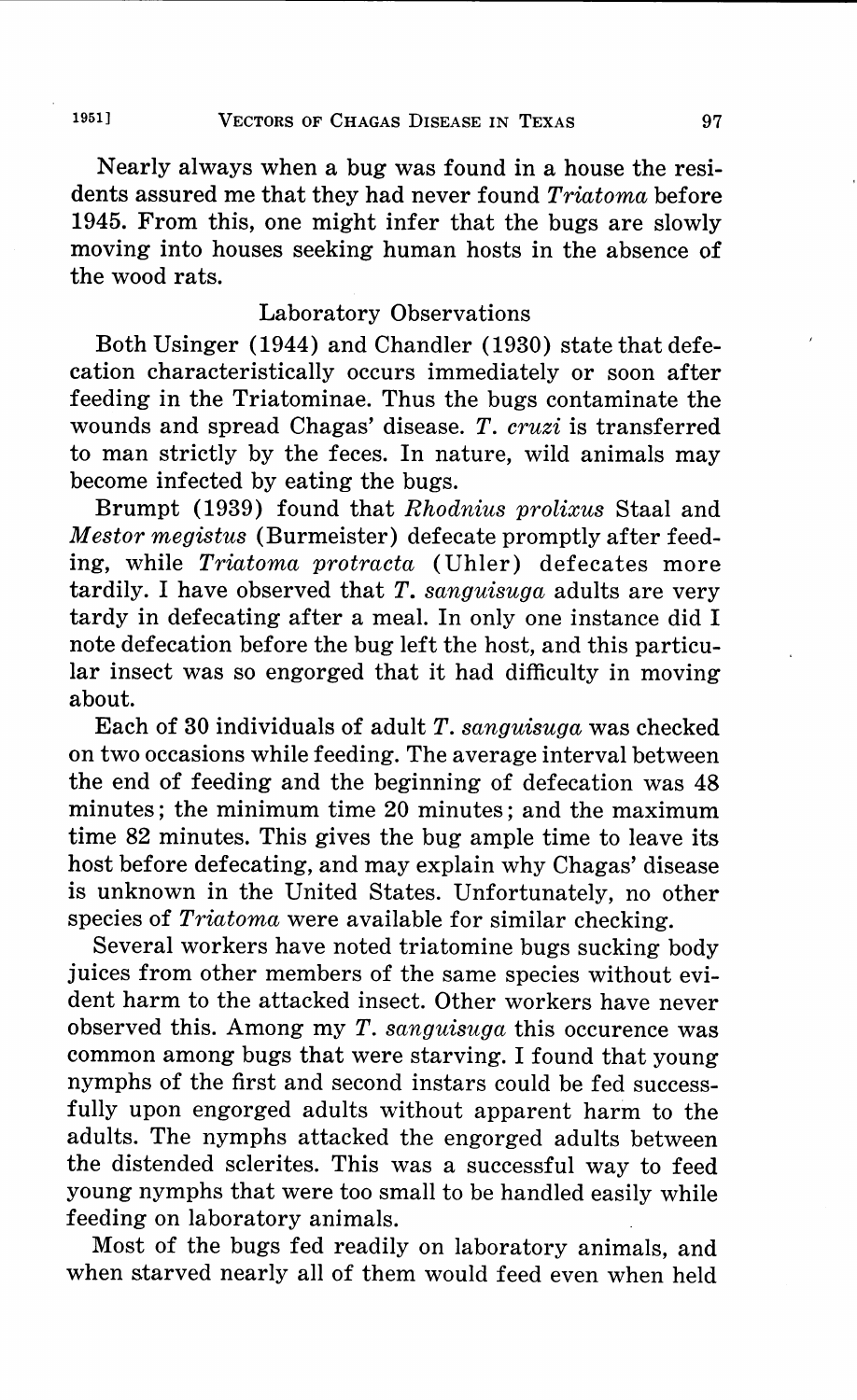with forceps. Wood (1942) found that some species (especially *T. protracta)* bite very hesitantly, whereas *Triatoma uhleri* (Neiva) is prompt in biting.

Usinger (1944) pointed out that coprophagy may be a means of cross infection of *T. cruzi, and* Brumpt (1939) cited the only known case. In my own experience, I was never able to induce a bug to feed on the feces of another.

# Rearing

Specimens were reared in small glass jars with coarse cardboard placed in the bottoms to absorb fecal matter. They were kept in a constantly warm basement. Here the yeararound average temperature was 27° C.

The bugs were fed on six white rats, six rabbits, and a guinea pig at ten-day intervals. The laboratory animals were placed in battery jars when feeding occured. Darkness was not necessary for feeding. The nymphs of the first two instars were fed on freshly engorged adult bugs.

# Natural Infection

Four individuals of *T. sanguisuga,* all from Dallas county, were found infected with *T. cruzi* under natural conditions. Two were found in houses along Turtle Creek Drive, Dallas, the third in a dog kennel in the same neighborhood, and the fourth on the bank of Turtle Creek about a half-mile north of Fitzhugh Ave. It is interesting to note that all of these bugs were found in Highland Park near Turtle Creek; because Highland Park is a clean area and one of the best residential sections of Dallas. Turtle Creek flows the year around. It has wooded banks and is well cleared of underbrush.

# Experimental Infection

A culture of *T. cruzi* was procured from Dr. Cox of the Texas State Public Health Department at Austin. Dr. Cox sent me four *T. gerstaeckeri* nymphs, all infected, which were ground up in a physiological salt solution and injected into the peritoneal cavities of three rabbits and three white rats. Trypanosomes were found in the peripheral blood of all six animals within 20 days.

Ten uninfected *T. sanguisuga* adults were then allowed to feed on the infected animals, and in each case became infected.

Systemic Reactions Among Laboratory Animals While the rats and rabbits suffered no apparent effects